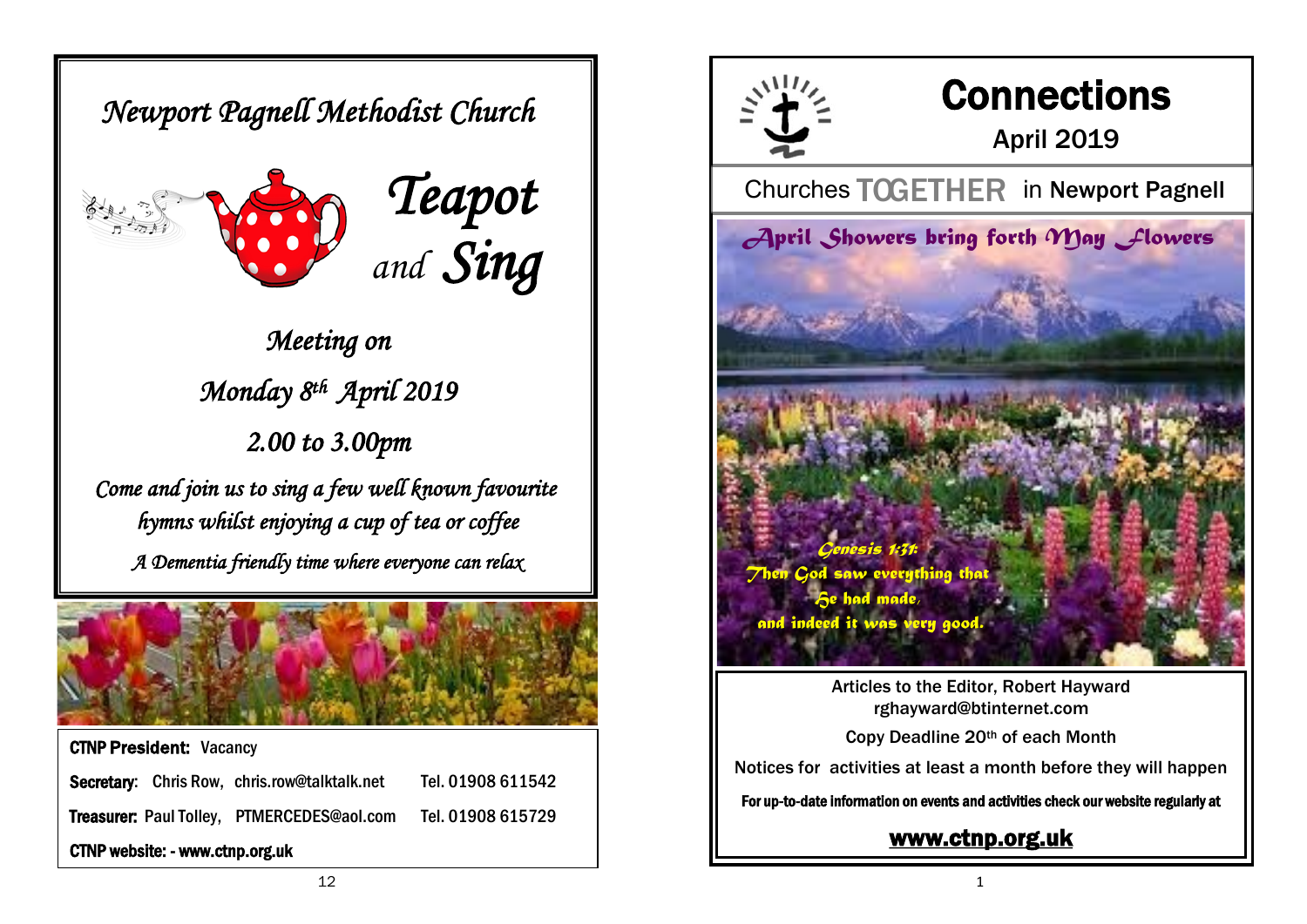



## Did you know ... ?

If you visit the centre of Newport Pagnell fairly early on Sunday morning, let's say between 8.30am and 9.00am, you will find a number of people heading for St. Bede's, the Catholic Church in the town. The red brick building is situated at the lower end of the High Street opposite the newsagent. It is not immediately recognisable as a church, because it was built long before the Diocese of Northampton bought it in 1953 and was used for different purposes up to then.

You may on your walk also see a priest arriving to celebrate Mass at 9.00am. In fact, it is often a different priest every Sunday, because St. Bede's is part of a cluster of churches that is served by four priests. Our parish priest, who is in charge of the cluster, is Father Francis Higgins. He actually grew up in Milton Keynes, as his family came to Milton Keynes, because his father helped to build the shopping centre and then other buildings in MK. Since becoming a priest he has spent most of his time in parishes in Buckinghamshire and Bedfordshire.

We also have three assistant priests, two of them are from overseas. Father Lijo Payikkattu comes from Southern India. He is a member of a religious order and has now been in England for about three years. Father Pius Amoako is from Ghana, though he trained for the priesthood in a seminary in England and has been here since the early 2000s. And the third of the assistant priests, Father Brendan Seery, as a Luton man is comparatively local, while his parents come from Dublin.

Needless to say that the people who head for Mass on Sunday mornings in Newport Pagnell are very grateful to God for sending us such lovely priests, each with their distinct personalities and special gifts.

Klaus Reidel Deacon—St. Bede's Catholic Church



## CTNP Editor Job Actions



The person who accepts the task will:

- Monthly ensure a suitable master is produced from supplied event content with some researching or requesting further information.
- Be able to access the internet to receive and send e-mail and data.
- Maintain a list of all Ministers who are willing to write a Minister's letter and remind them at the end of the previous month and again usually a week before the required Phonebox publication date of 16<sup>th</sup> of the month prior to issue.
- Requesting the provision, and ensuring the supply, of the monthly Ministers Letter which will also be sent to the editor of the Phonebox Magazine for publication.
- Not all event details include a poster or eve catching copy so the ability to use a publishing programme would be preferred to produce relevant improved information details for inclusion in the magazine.
- Supply of the magazine in a PDF format to all CTNP Church Contacts every month where possible to ensure photocopy and distribution on the last Sunday of the previous Month.

*The current Editor will supply the applicant all relevant materials and layout masters plus historic copies of the magazine since taking it on in April 2017 and any other help required.*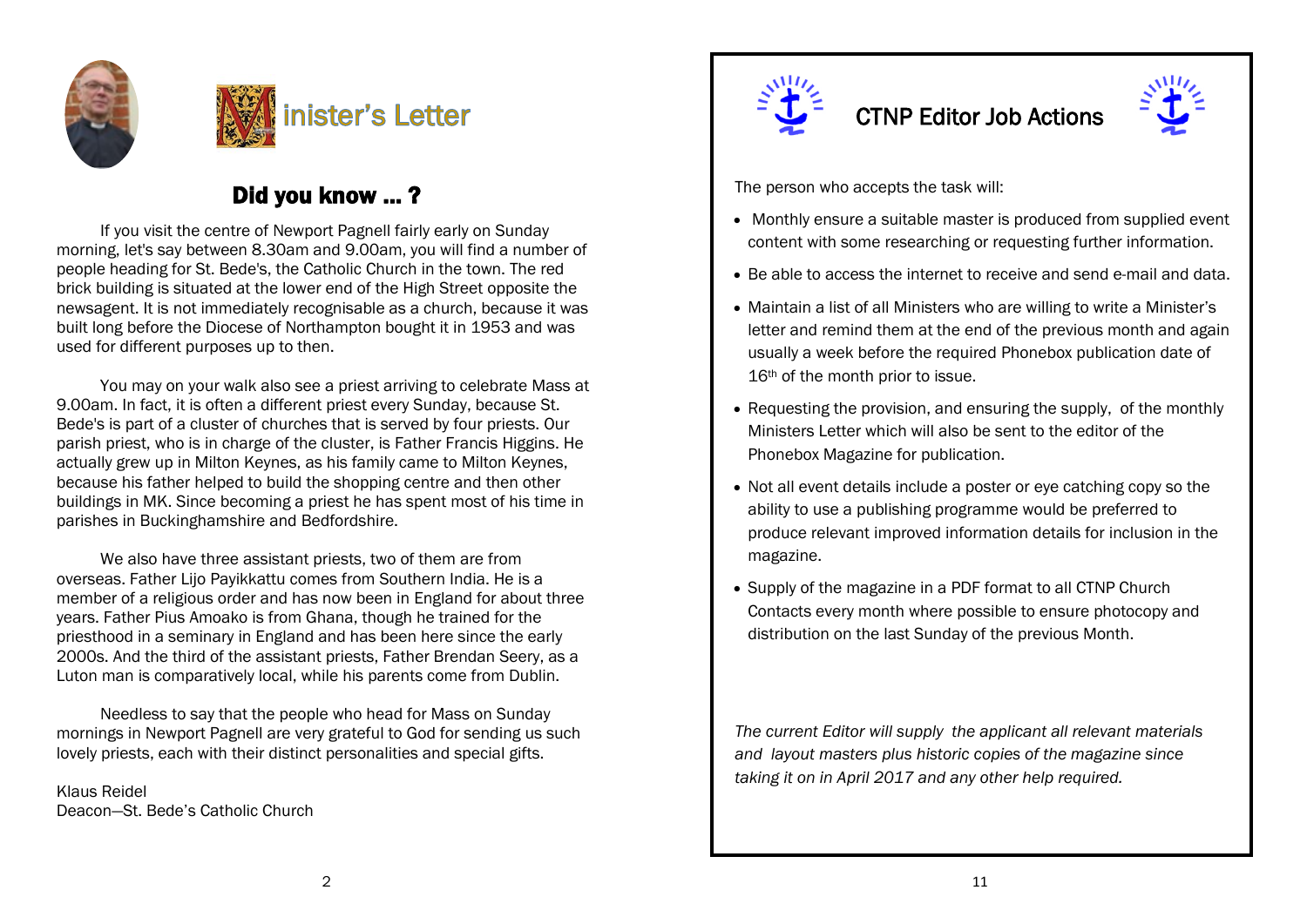

## The Priests of the Milton Keynes Cluster of Catholic Churches



Father Francis Higgins, Parish Priest



Father Lijo Payikkattu, Assistant Priest



Fr.Pius Amoaka, Assistant Priest



Father Brendan Seery, Assistant Priest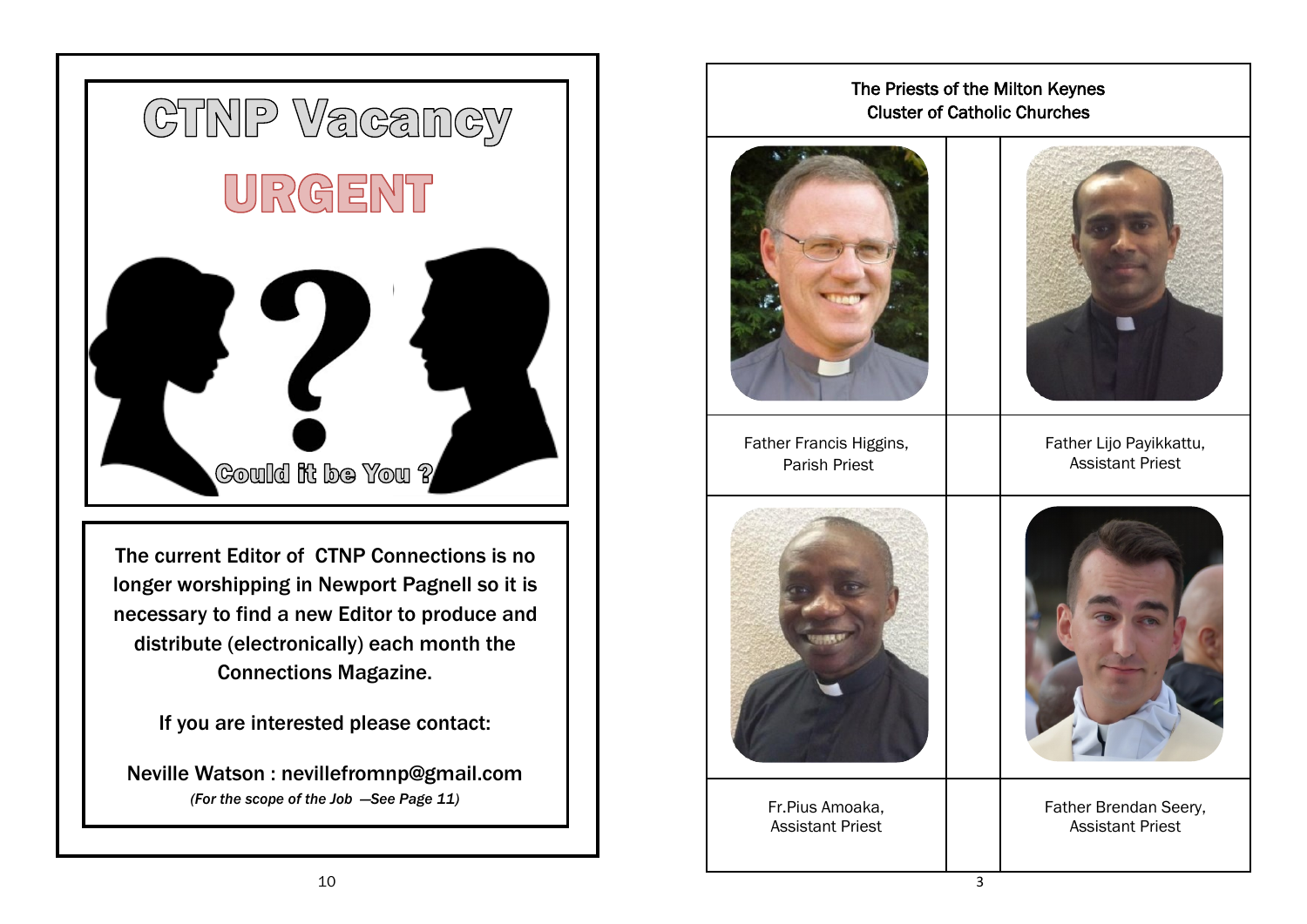## CTNP EASTER EVENTS



The traditional Walk of Witness will take place on:

## Good Friday, April 19th.

We shall gather outside Boots' at 11.45 am and process in silence to the Parish Church for a short United Service, starting at noon.

## Easter Saturday, 20th April

We shall again distribute biscuits with an Easter message to passers-by in the High Street, from a base at the Methodist Church.

We'll be grateful for people to provide lots of heart-shaped home -baked biscuits, no larger than a digestive, please, and to help with the distribution. Please bring biscuits to the Methodist Church between 9.30 and 10.00. The distribution will take place between 10.00 and 11.30.



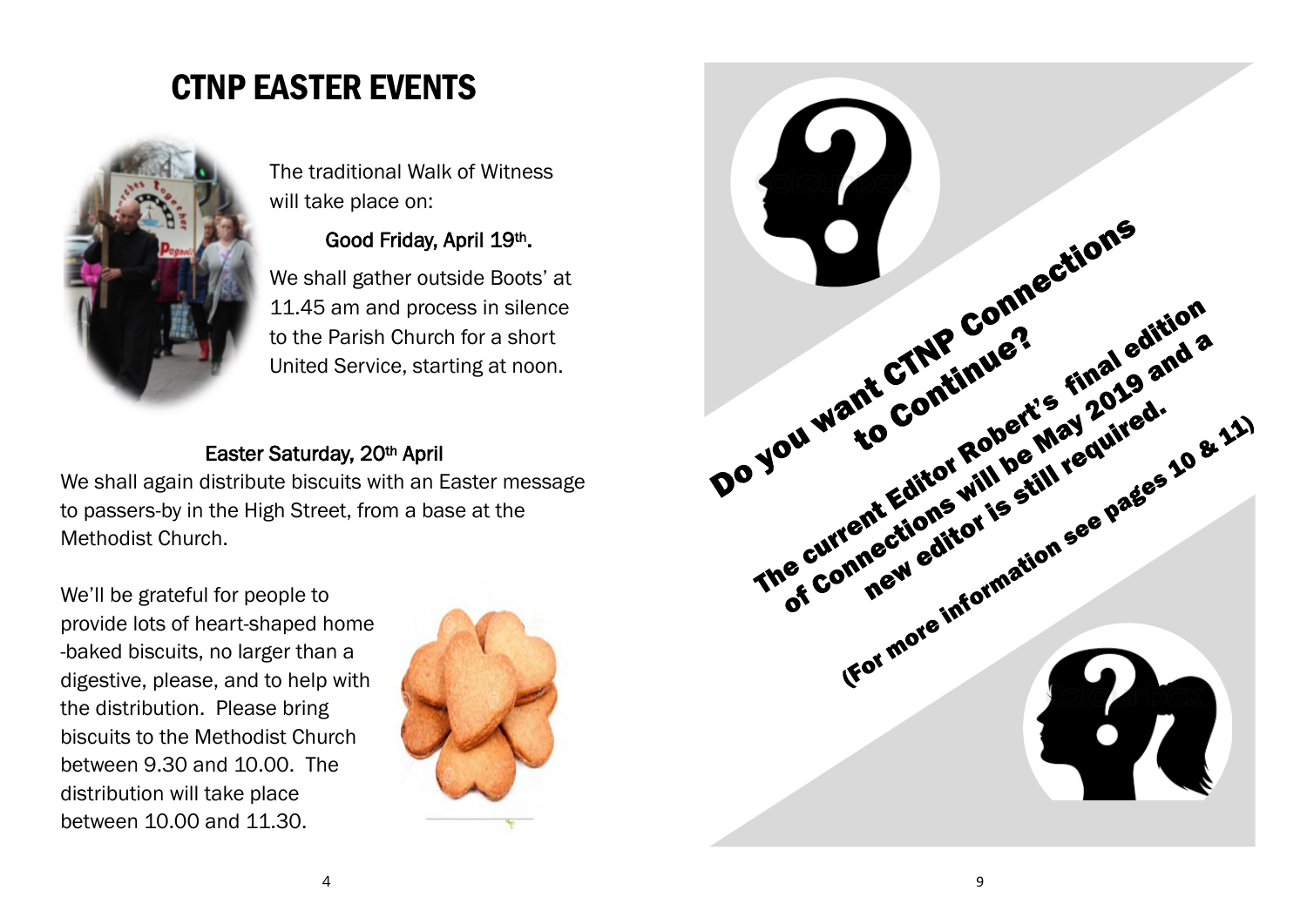

## CTNP—Lent Films

The final two films in the series of films with an Easter message will be shown as follows.



"Life of Brian" will be at the United Reformed Church at 2.00 pm on Monday 25<sup>th</sup> March

and

at the Baptist Church at 7.30 pm on Thursday 28th March.

"Son of God" will be at 2.00 pm on Monday 1<sup>st</sup> April

and at 7.30 pm on

Thursday 4th April, both screenings at the URC.

In the following week, there will be a general discussion and reflection on the series of films, at 2.00 pm on

#### Monday 8th April

#### and 7.30 pm on

## Thursday 11th April,

both meetings will be at the URC.





# Hall and Facilities to Hire

Portfields Primary School are delighted to be able to offer a hall, newly fitted kitchen and toilet facilities available for hire.

If you are looking for that special place for a child's birthday party, christening, family gathering or club then our hall could be the perfect space.

The hall measures approximately 15 metres by 12 metres.

The hall and facilities can be hired in the evenings or over the weekend.

Attractive hire rates are offered:

#### Monday to Friday

£20 per hour or part thereof for the hall only or £25.00 per hour or part thereof for the hall, kitchen and toilets.

#### Weekends

£25.00 per hour or part thereof for the hall only or £30.00 per hour or part thereof for the hall, kitchen and toilets.

Tables and chairs may be hired at additional cost.

Gated parking for up to 30 cars is included.

Hire is available in and out of school term times.

Block bookings of three months or more come with a reduced hourly rate to those shown above, details can be provided upon request.

Please telephone the school on 01908 616060 or email